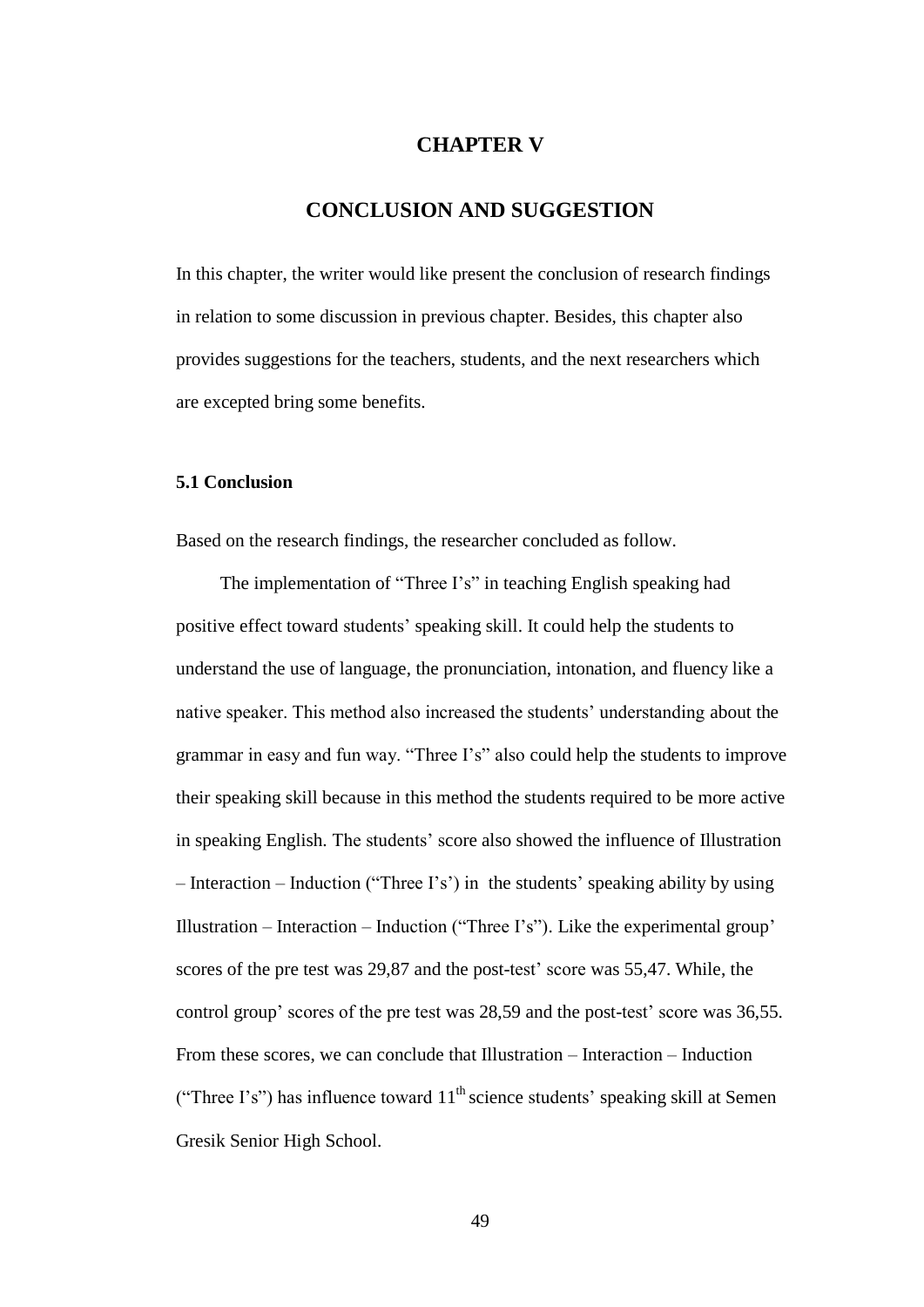It was also supported from Howard's journal. He said that this method not only taught about grammar but also the reason and how they use language. In the implementation of "Three I's" at Semen Gresik Senior High School, the students already knew how and the reason they use language, like they knew how to offering help to older people and they used that language in order to show their politeness.

Besides Howard, this study also supported by Bocale in his journal "*Interaction and Language: An Investigation Into Mc Carthy's "Three I's" Pedagogical Modelling",* he said that this method worked in an adults class who have linguistic competence to interact. In this thesis, "Three I's" was working in adult classes but the students had low linguistic competence.

So, the implementation of Illustration – Interaction – Induction ("Three I's") could make the students understand about the grammatical structure, how they used language, and the reason they used language. It was also worked in adult classes who had low linguistic competence to interact with their friends or other people

#### **5.2 Suggestions**

From the conclusion above, the researcher provides some suggestions to improve students' speaking skill by using Illustration – Interaction – Induction ("Three I's") in  $11<sup>th</sup>$  science grade students at Semen Gresik Senior High School. The suggestions are given for English teacher and the next researchers.